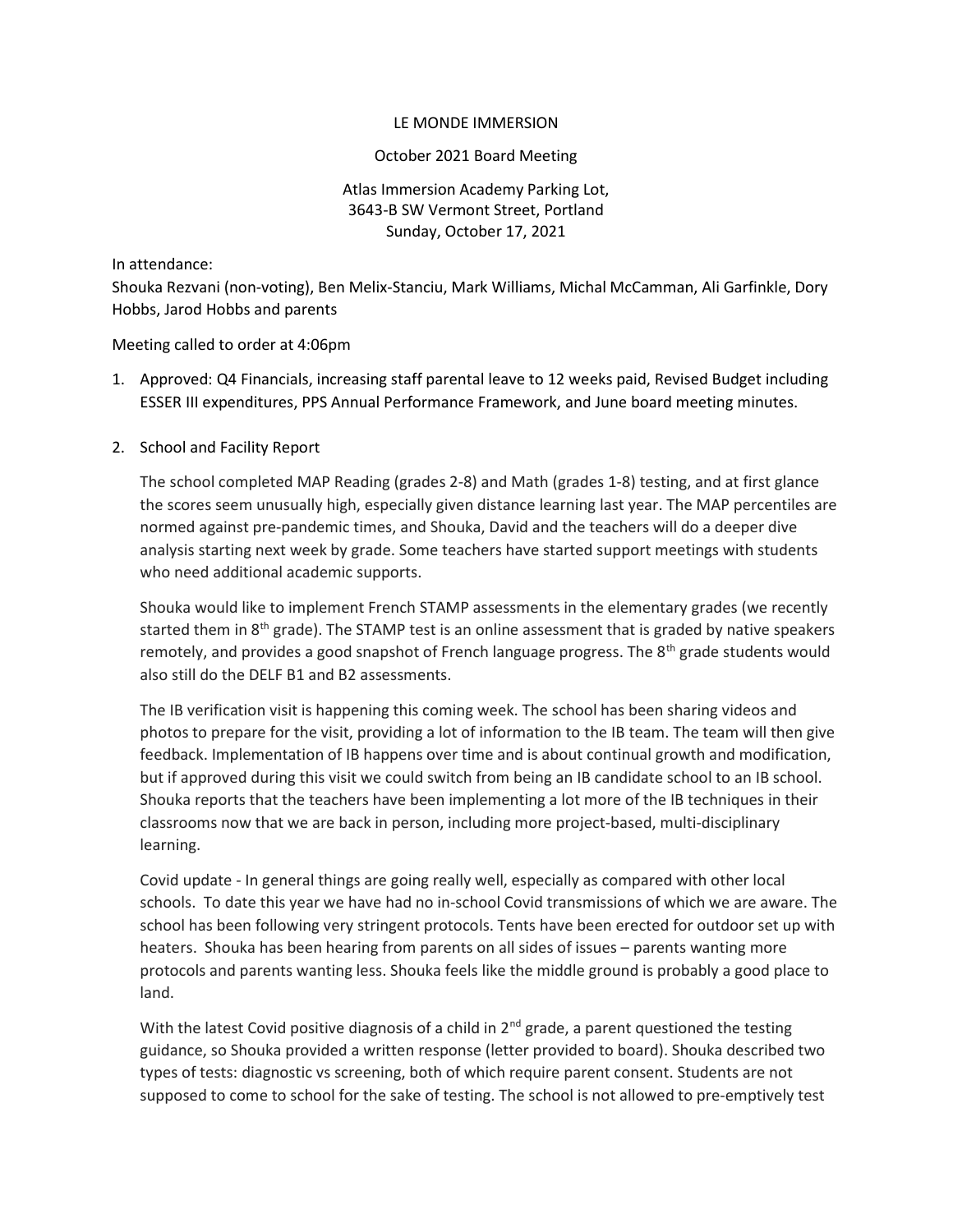asymptomatic students nor to do exposure screening testing absent direction from the county health authority to do so. Testing is time consuming because it involves a lot of reporting. Shouka is currently doing a lot of testing; no recent tests conducted at school have been positive. Screening testing will be conducted via OHSU, and we are working within their timeline (Shouka submitted paperwork timely and participated in their webinars). This screening test is a spit test which is administered once per week in homes by families who have opted to participate. Results are provided only to participating parents/guardians; it is up to them to tell school if there are any positive results. Currently we are waiting for OHSU to provide labels and our testing day.

Ali asks if we can clarify the Multnomah Health Authority guidance? Board agrees that sending the draft letter Shouka wrote to families is a good clarification. There are links on our website as well. Some will think sending this is too much information, but in this case the board is in agreement that more information is better.

The school follows the OHA/ODE "Planning for Covid-19 Scenarios in Schools" guidance, always with consultation and oversight of the Multnomah County Health Authority. Shouka hears a wide variety of parent suggestions including things like "in my daughter's preschool" or "in California", but we follow Oregon guidance with the oversight of the Multnomah County Health Authority. The school is expected to make every effort to keep the school open in as safe a way as possible. Is school a risk free environment? No. There is some risk being at school. Le Monde has 385 students – families all have very different levels of risk tolerance, honesty, and reporting. Students come to school sick all the time. Students are being sent home and tested every single day.

Hiring new staff has been very difficult, both for Le Monde and for the district for its Special Education (SpEd) staff. Currently PPS has not found a permanent Learning Center Teacher or School Psychologist to do SpEd services, although we do have a speech pathologist and an occupational therapist. The school is not seeing a lot of SpEd service provision by PPS. Internally Le Monde is able to offer decent support and we are trying to help those students who need it. We are definitely concerned that students need more support. SpEd hiring and staffing is very challenging everywhere. Dory asks if there is anything we can do? Families are encouraged to do what they need to in order to support their students. Board discussed whether it could apply for a waiver from ODE to be able to hire its own SpEd staffing. Definitely pros and cons to such a statement, which historically we have been advised would be unlikely to be supported by the district and thus approved by ODE.

Champions has not been able to provide after school services, because they also have a hard time hiring despite offering signing bonuses and close to \$30 per hour initial wages. The lack of an after school program is a big issue of concern for some families. Because of the new vaccination requirement Champions is needing to rehire staff, and it is causing a lot of challenges. Shouka notes that they are planning actively and they have bought a lot of equipment which is now stored at the school, which is hopefully a sign that their intention is to start the program soon.

3. Financial and Fundraising Update

Shouka provided the Board a copy of the audit and management letter, reporting a clean audit and including some best practice recommendations. An ongoing question continues to be if it is best practice to have multiple accounts at a single institution or accounts at different institutions given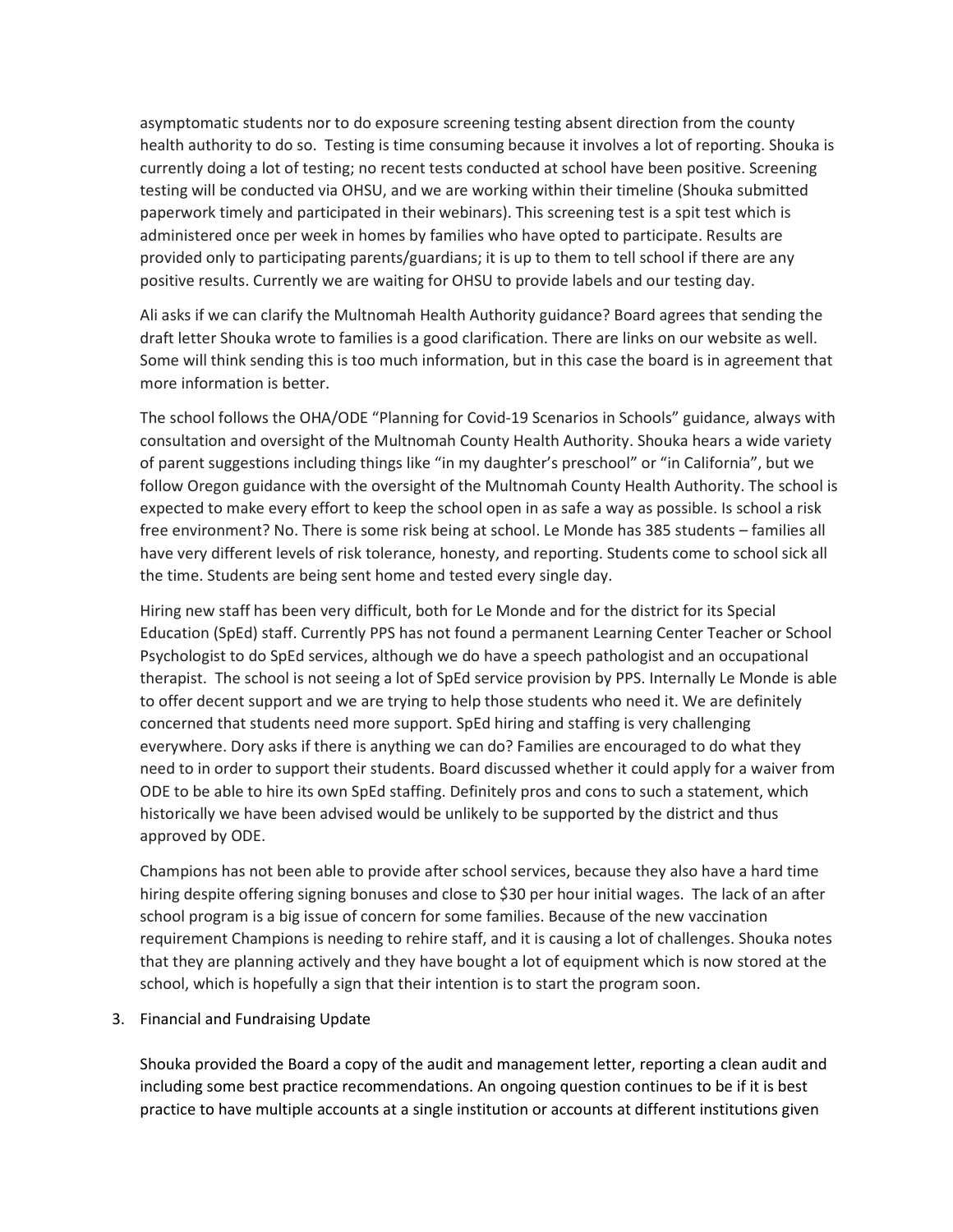our new higher account amounts? Is it good to have a different bank account/institution for FDIC insurance purposes? We could look at opening an account in a different institution. Previously the Board talked about acquiring a line of credit that was denied by the bank, as we have no real assets to post as security and no one willing to post personal guarantees for school debt.

The Board reviewed the audited financials and were referred to the balance sheet and profit and loss statement to date. There is nothing unusual to note, except that the SIA funding for year 2 will be distributed at an unknown time in the future, while ESSER III funding will be provided as a reimbursement, although we don't know when. The ESSER III funds can be used for up to 3 years (though we will likely seek reimbursement of all allowable funds over 2 years). Q1 reporting will happen at the end of October. The PERS percentage that the school has to pay into PERS has gone up.

Right now it is very difficult to obtain substitutes from usual sources—few substitutes, and many teachers on leaves around the state.

ESSER III budgeted expenditures coincide with the surveys conducted last year (support for students, playground, small class size, more social/emotional support). The school has purchased an anti-bullying curriculum. We have invested more time in staffing and assistants to have consistent support in classrooms.

Run for Arts update from Michal – Young Audiences (YA) is permanently changing its model away from a running event, moving to a regional dance once per year on a given day. YA is working to make it a more local and cultural event for all schools, creating a more equitable way to divide money raised and allocated. This model leaves a hole in the "running event" fundraiser. It is a great opportunity to have a fall run to provide general support to the school. Michal suggests remaining a part of the YA community event, but to also do our own run. The YA event date will be March 8, 2022, and it is called "Fun for the Arts". YA is planning to get local businesses and radio stations to support. If Le Monde held our own running fundraiser we could work with the LMPC. A parent asks what the time commitment looks like for organizing this event? There is work leading up to the event in procuring location, snacks, word out to students, organizing volunteers. The day of run time intensive and also two week window prior to collect money. Michal recommends collecting money all online for tracking purposes. The school collected approximately \$46-47 K (netted about \$30K, YA take 7%). The program does a good job bringing interesting and diverse artists into the classrooms.

Discussion around new run for school and how to make it happen. Good ideas floated for motivation – donut day for class, uniform violation day for class, most laps run, etc and these resonate with students. We will stay away from publicizing amounts raised by individual students as it is not appropriate for school.

## 4. Le Monde Parents Community Update

Welcome Michelle Lamanet, new Le Monde Parents Community Chair. The group has made it a priority to foster community. The First Friday coffees have been very successful. Outdoor park